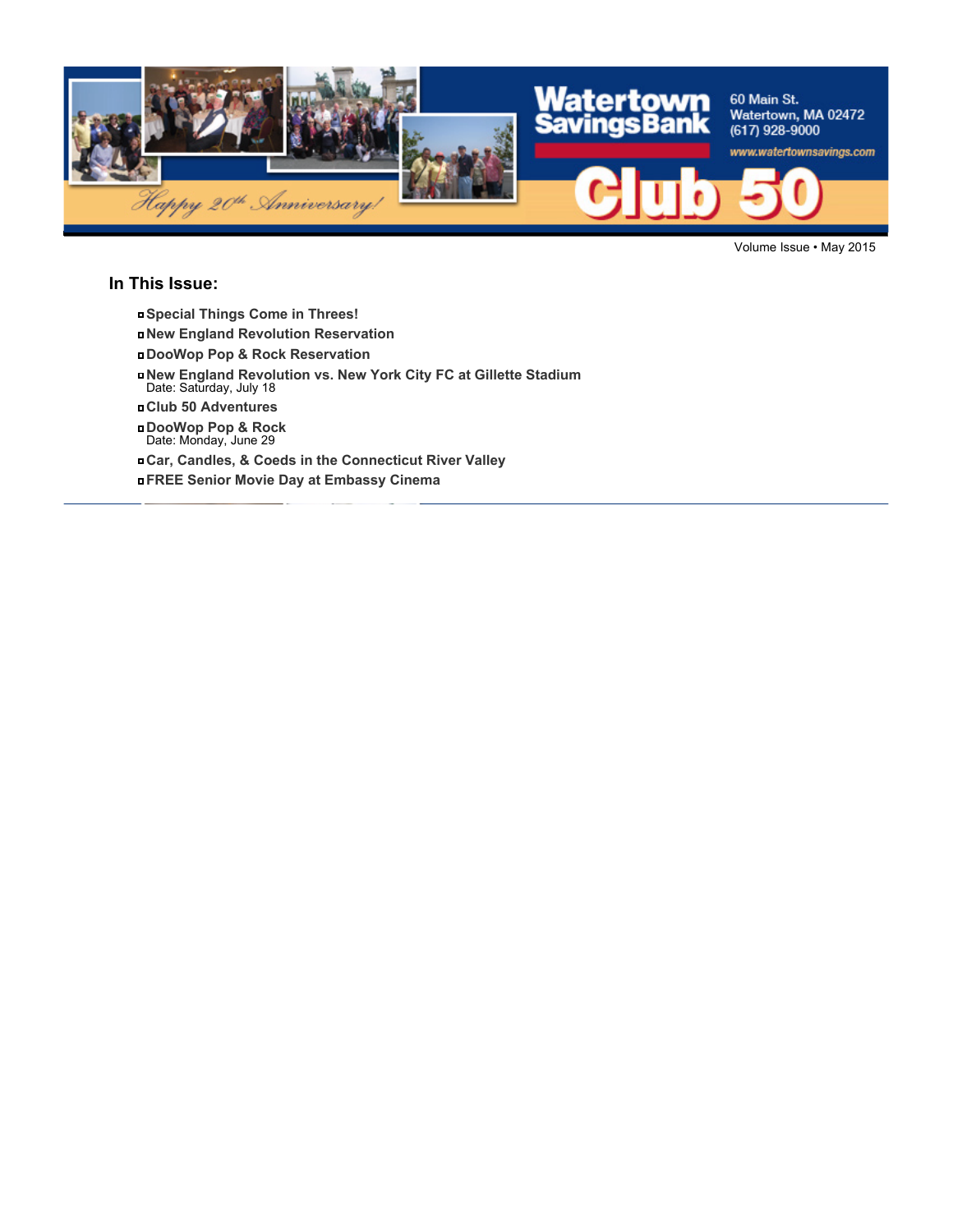

**The Latest** 

## **Special Things Come in Threes!**

Karen and I are hearing from more and more of you that you're so excited the "hibernation winter" is over and you just want to get out there and have fun. We are happy to oblige!

- Don't miss our **Rose Parade Special Presentation** *next week*! Officially titled Southern California New Year's Celebration and happening *December 29 through January 3,* we will detail all of our exciting plans and answer your questions on **Tuesday, May 12,** at 5 p.m., here at the WSB Main Office at Watertown Square. If you want to come and hear about this bucket list trip, please contact us ASAP!
- If you're still on the fence about our trip to the Emerald Isle, we're hosting an **Ireland Special Encore Presentation** on **Monday, May 18,** from 5:30-7 p.m. at Donohue's in Watertown. We hope you saw our Special Edition eNewsletter about it<br>earlier this week, so please remember to call Karen by May 11 if you want to come and get the scoop on *18-28* adventure!
- And we're happy to once again offer a **Special Discount on Singing for the City:** The 8th annual karaoke night on **Friday, May 29,** is \$15 a ticket, but *Club 50 members can buy a ticket for only \$10!* Doors open at 6 p.m. and performances begin at 7 p.m. at the American Legion Hall, 215 Waverley Oaks Road, Waltham. There will be raffle prizes all night, refreshments, and a cash bar. So come sing or just enjoy all the fun and help local charities at the same time. The Rotary Club of Waltham sponsors this truly enjoyable event – we saw some of you there last year and we know you had a great time! – and proceeds benefit charities including Greater Waltham ARC, REACH, The Boys and Girls Club, Gore Place, WATCH, Waltham YMCA, The Rotary Foundation, and Academic and Vocational Scholarships for Waltham students. Tickets will be available at the Club 50 office. And you never know – you may here a rendition of the Club 50 theme song "On the Road Again" with the special Club 50 lyrics!

And thanks to those of you who joined us for our recent Club 50 members-only Open House at The Residence at Watertown Square! We shared some lovely wine and snacks while learning all about the new facility that provides independent, assisted and memory care living, and toured the brand-new building at the corner of Spring and Summer streets.

Amidst all of this, don't forget about our day trips! See "Club 50 Opportunities" for a sports-themed trip – **New England Revolution**<br>**at Gillette Stadium on July 18,** with *sign-up starting May 23* – and "Save the Date" f time it's **DooWop Pop & Rock on June 29**, with *sign-up starting June 1.*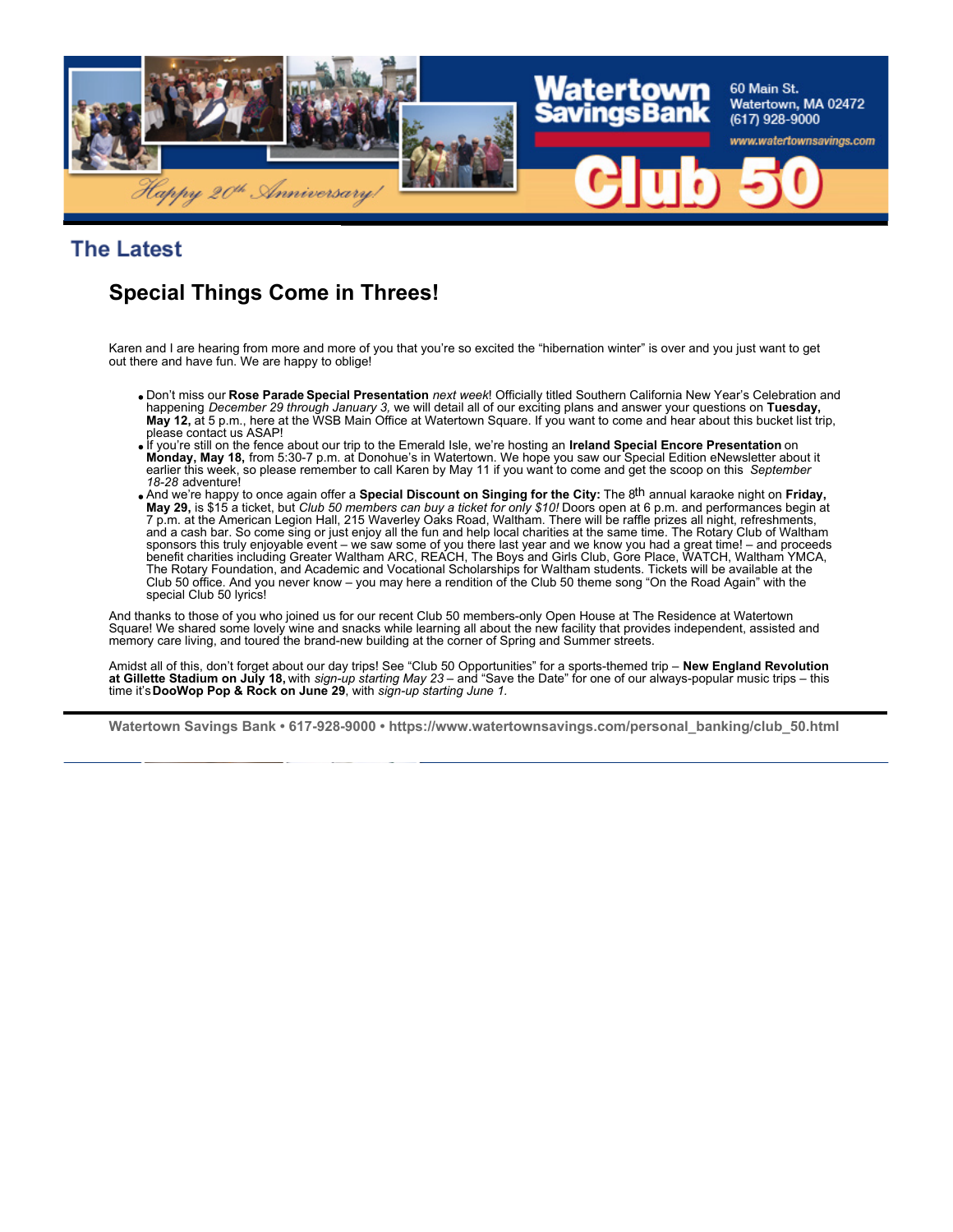

# **New England Revolution Reservation**

| RESERVATION FORM: New England Revolution vs. New York City FC at Gillette Stadium 1ST DAY OF SIGN UP: SATURDAY, MAY 23                                                                                                                                                                                                                                                                                                                                                                                                       |                                                                                                                                                                                                                                |                     |                                                                                   |                       |  |  |  |  |
|------------------------------------------------------------------------------------------------------------------------------------------------------------------------------------------------------------------------------------------------------------------------------------------------------------------------------------------------------------------------------------------------------------------------------------------------------------------------------------------------------------------------------|--------------------------------------------------------------------------------------------------------------------------------------------------------------------------------------------------------------------------------|---------------------|-----------------------------------------------------------------------------------|-----------------------|--|--|--|--|
| Enclosed please find \$ per person as payment in full for person(s).                                                                                                                                                                                                                                                                                                                                                                                                                                                         |                                                                                                                                                                                                                                |                     |                                                                                   |                       |  |  |  |  |
| Full payment (\$139 members; \$149 quests) is due at time of reservation. Please make checks payable to: WATERTOWN SAVINGS BANK                                                                                                                                                                                                                                                                                                                                                                                              |                                                                                                                                                                                                                                |                     |                                                                                   |                       |  |  |  |  |
| Name: E-mail: E-mail: E-mail: E-mail: E-mail: E-mail: E-mail: E-mail: E-mail: E-mail: E-mail: E-mail: E-mail: E-mail: E-mail: E-mail: E-mail: E-mail: E-mail: E-mail: E-mail: E-mail: E-mail: E-mail: E-mail: E-mail: E-mail:                                                                                                                                                                                                                                                                                                |                                                                                                                                                                                                                                |                     |                                                                                   |                       |  |  |  |  |
|                                                                                                                                                                                                                                                                                                                                                                                                                                                                                                                              |                                                                                                                                                                                                                                |                     |                                                                                   |                       |  |  |  |  |
|                                                                                                                                                                                                                                                                                                                                                                                                                                                                                                                              |                                                                                                                                                                                                                                |                     |                                                                                   |                       |  |  |  |  |
|                                                                                                                                                                                                                                                                                                                                                                                                                                                                                                                              |                                                                                                                                                                                                                                |                     |                                                                                   |                       |  |  |  |  |
| I hereby give permission to Watertown Savings Bank to duplicate and use for advertising purposes, any photographs taken of me on this trip. Watertown<br>Savings Bank Club 50 is organizing this event for its selected customers. The Bank uses experienced tour guides and common carriers. By signing this form you<br>agree to hold Watertown Savings Bank, Club 50, its employees, successors, agents and assigns harmless for all injuries, damages or other losses arising from<br>their participation in this event. |                                                                                                                                                                                                                                |                     |                                                                                   |                       |  |  |  |  |
|                                                                                                                                                                                                                                                                                                                                                                                                                                                                                                                              | Signature: Signature: Signature: Signature: Signature: Signature: Signature: Signature: Signature: Signature: Signature: Signature: Signature: Signature: Signature: Signature: Signature: Signature: Signature: Signature: Si |                     |                                                                                   | Date: $\qquad \qquad$ |  |  |  |  |
| Return to:                                                                                                                                                                                                                                                                                                                                                                                                                                                                                                                   | <b>WATERTOWN SAVINGS BANK</b><br>ATT: CONNIE BRACELAND<br>60 MAIN STREET, WATERTOWN MA 02472                                                                                                                                   | AT GILLETTE STADIUM | NEW ENGLAND REVOLUTION VS. NEW YORK CITY FC<br>TRIP DATE: Saturday, July 18, 2015 |                       |  |  |  |  |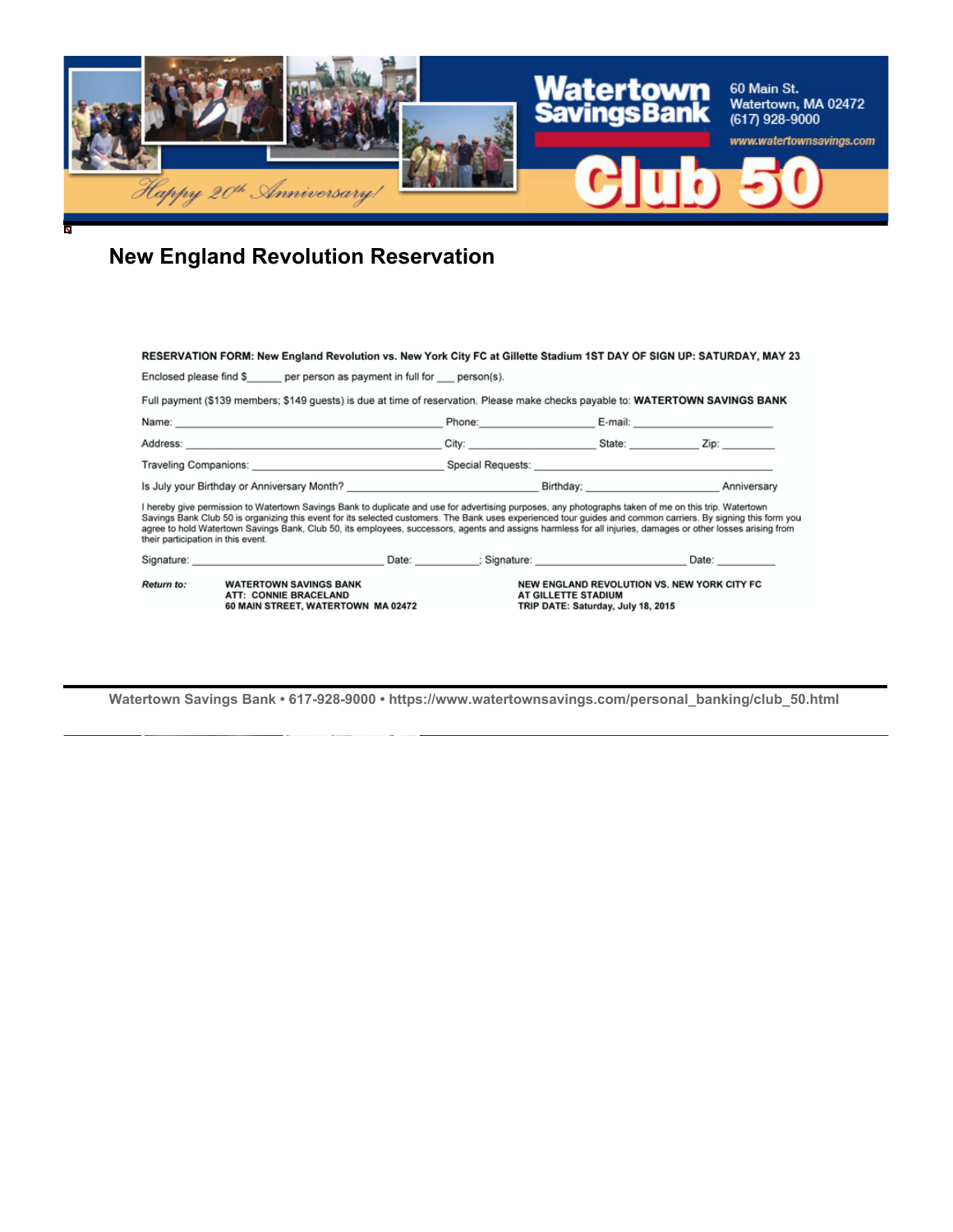

# **DooWop Pop & Rock Reservation**

|                                                                                                                                                                                                                                                                                                                                                                                                                                                                                                                              | <b>RESERVATION FORM: DooWop Pop &amp; Rock</b>                                                                                                                                                                                 |  | <b>1ST DAY OF SIGN UP: MONDAY, JUNE 1</b>                                                                                                                                                                                      |  |  |  |  |  |
|------------------------------------------------------------------------------------------------------------------------------------------------------------------------------------------------------------------------------------------------------------------------------------------------------------------------------------------------------------------------------------------------------------------------------------------------------------------------------------------------------------------------------|--------------------------------------------------------------------------------------------------------------------------------------------------------------------------------------------------------------------------------|--|--------------------------------------------------------------------------------------------------------------------------------------------------------------------------------------------------------------------------------|--|--|--|--|--|
| Enclosed please find \$ per person as payment in full for person(s).                                                                                                                                                                                                                                                                                                                                                                                                                                                         |                                                                                                                                                                                                                                |  |                                                                                                                                                                                                                                |  |  |  |  |  |
| Full payment (\$84 members; \$94 guests) is due at time of reservation. Please make checks payable to: WATERTOWN SAVINGS BANK                                                                                                                                                                                                                                                                                                                                                                                                |                                                                                                                                                                                                                                |  |                                                                                                                                                                                                                                |  |  |  |  |  |
|                                                                                                                                                                                                                                                                                                                                                                                                                                                                                                                              |                                                                                                                                                                                                                                |  | Phone: E-mail: E-mail: E-mail: E-mail: E-mail: E-mail: E-mail: E-mail: E-mail: E-mail: E-mail: E-mail: E-mail: E-mail: E-mail: E-mail: E-mail: E-mail: E-mail: E-mail: E-mail: E-mail: E-mail: E-mail: E-mail: E-mail: E-mail: |  |  |  |  |  |
|                                                                                                                                                                                                                                                                                                                                                                                                                                                                                                                              |                                                                                                                                                                                                                                |  | City: State: Zip:                                                                                                                                                                                                              |  |  |  |  |  |
| Traveling Companions: <u>with the second second second sequests</u> Special Requests: with the second second second second second second second second second second second second second second second second second second second                                                                                                                                                                                                                                                                                          |                                                                                                                                                                                                                                |  |                                                                                                                                                                                                                                |  |  |  |  |  |
| Is June your Birthday or Anniversary Month? <b>Anniversary Month Accord Control Control</b> Birthday; Anniversary Anniversary                                                                                                                                                                                                                                                                                                                                                                                                |                                                                                                                                                                                                                                |  |                                                                                                                                                                                                                                |  |  |  |  |  |
| I hereby give permission to Watertown Savings Bank to duplicate and use for advertising purposes, any photographs taken of me on this trip. Watertown<br>Savings Bank Club 50 is organizing this event for its selected customers. The Bank uses experienced tour guides and common carriers. By signing this form you<br>agree to hold Watertown Savings Bank, Club 50, its employees, successors, agents and assigns harmless for all injuries, damages or other losses arising from<br>their participation in this event. |                                                                                                                                                                                                                                |  |                                                                                                                                                                                                                                |  |  |  |  |  |
|                                                                                                                                                                                                                                                                                                                                                                                                                                                                                                                              | Signature: Date: Date: Signature: Date: Signature: Date: Date: Date: Date: Date: Date: Date: Date: Date: Date: Date: Date: Date: Date: Date: Date: Date: Date: Date: Date: Date: Date: Date: Date: Date: Date: Date: Date: Dat |  |                                                                                                                                                                                                                                |  |  |  |  |  |
| Return to:                                                                                                                                                                                                                                                                                                                                                                                                                                                                                                                   | <b>WATERTOWN SAVINGS BANK</b><br>ATT: CONNIE BRACELAND<br>60 MAIN STREET, WATERTOWN MA 02472                                                                                                                                   |  | <b>DOOWOP POP &amp; ROCK</b><br>TRIP DATE: Monday, June 29, 2015                                                                                                                                                               |  |  |  |  |  |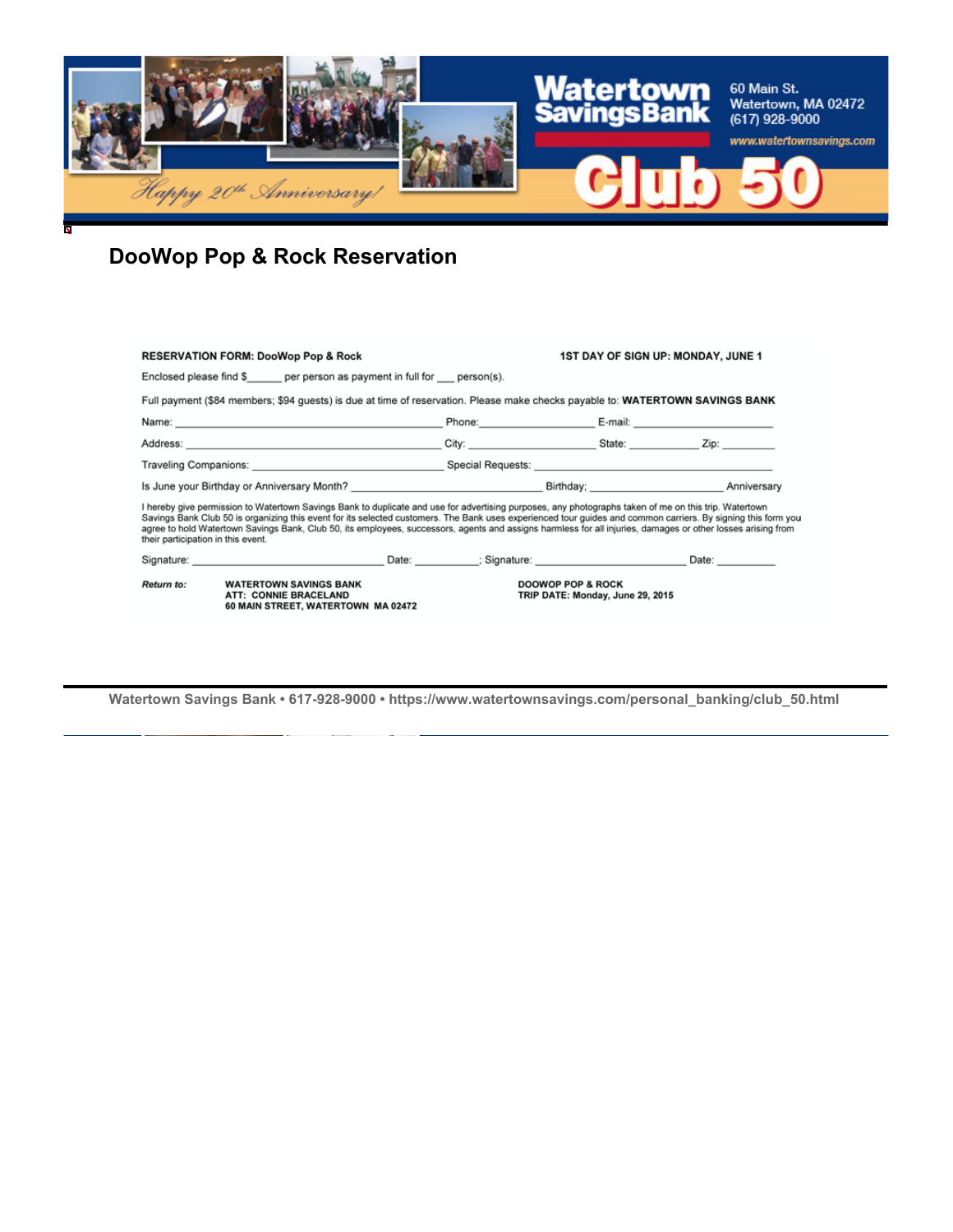

#### **Club 50 Opportunities**

## **New England Revolution vs. New York City FC at Gillette Stadium**

**Date: Saturday, July 18**

#### First day of Signup: Saturday, May 23 **Price: \$139 Member; \$149 Guest Walkability: moderate:** ability to walk at a moderate pace.

Club 50 isn't the only one celebrating a 20<sup>th</sup> anniversary – so is Major League Soccer, including the New England Revolution, one of the league's initial 10 teams.

Catch the five-time MLS Cup winners in action against our Big Apple rivals, the New York City Football Club, for a 7:30 p.m. game (the Revs only home game in July) in which we'll receive special treatment: We'll have Revolution Putnam Club Hospitality prior to the game -- a private lounge area and buffet!

We'll be leaving from the WSB Main Office, 60 Main Street, Watertown, at 2 p.m. so there's also time for some fun at Patriot Place, where there's lots to do including touring the sensational Hall at Patriot Place, bowling, a spa, a cinema, cafes and restaurants, and, of course, shopping! We expect to return at approximately 11 p.m.

**Cancellations:** Refund if, and only if, we can find someone to take your place on the trip.

**Please note:** Motorcoach seating is assigned according to the date & time we receive your reservation (excluding accommodations for special needs), starting 8:30 a.m. on the established first date of sign up. Non-members traveling with us must do so as the guest of a current club member. Individuals who require special attention must bring someone to assist them.

A Yankee Line, Inc. acts only as an agent for the various independent suppliers that provide hotel accommodations, transportation, sightseeing, activities, or other services connected with this tour. Such services are subject to the terms and conditions of those suppliers. A Yankee Line, Inc. and their respective employees, agents, representatives, and assigns accept no liability whatsoever for any injury, damages or expenses of any kind due to sickness, weather, strikes, hostilities, wars, terrorist acts, acts of nature, local laws or other such causes. A Yankee Line, Inc. is not responsible for any baggage or personal effects of any individuals participating in the tours/trips arranged by A Yankee Line, Inc.

**The reservation form is available on the left column of this page – see Forms.**

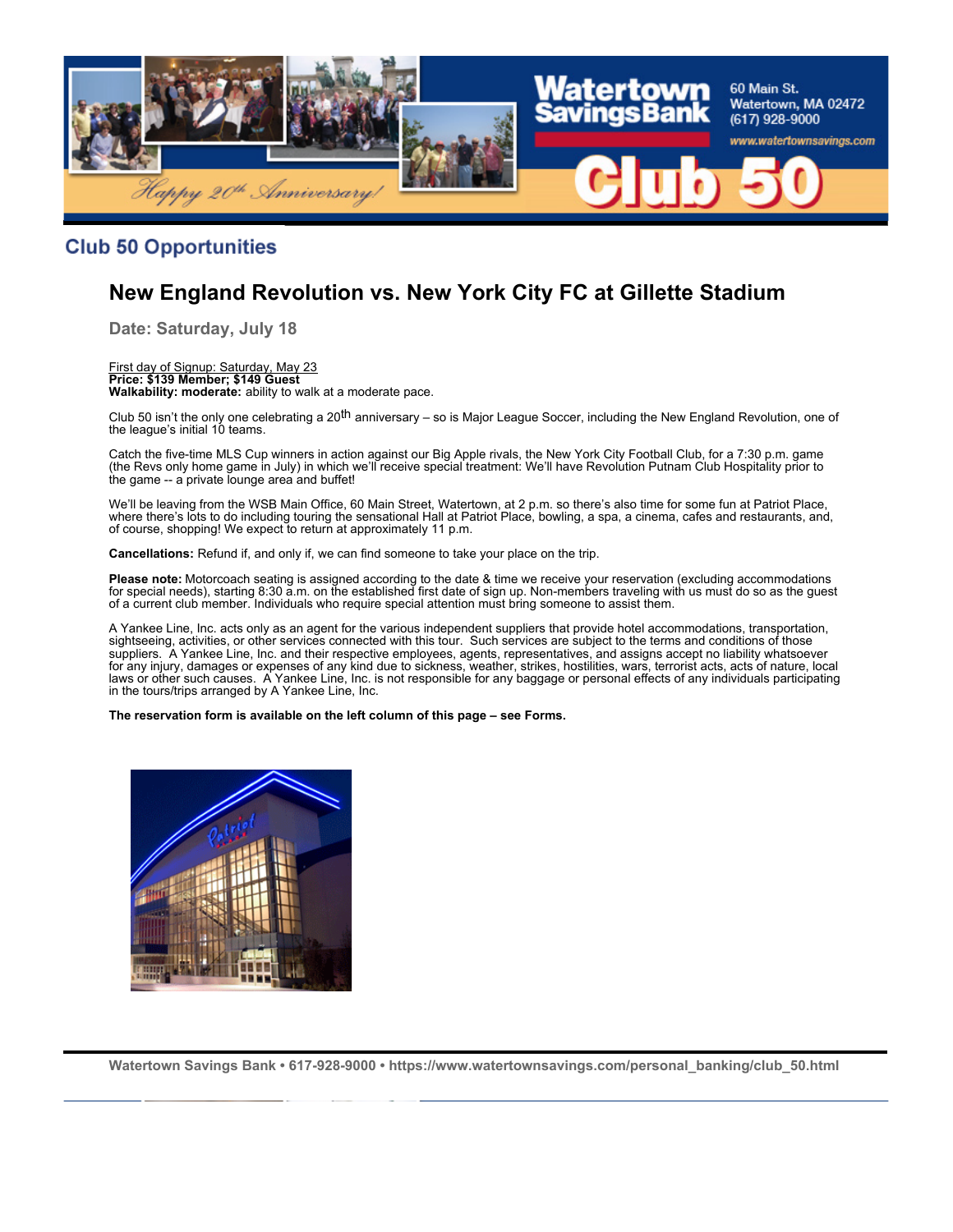

### **Club 50 Adventures**

**Mackinac Island featuring The Grand Hotel and the Tulip Festival** May 3-10

**Winnipesaukee Scenic Railroad Train Ride with Turkey Dinner & Anheuser-Busch Brewery Tour in Merrimack, NH** Sunday, May 17

**Niagara Falls (Canada) includes Lucille Ball Desi Arnaz Museum & Center for Comedy in Jamestown, NY** Monday-Thursday, June 8-11

*DooWop Pop & Rock* **Luncheon & Show, Lantana's, Randolph, MA** Monday, June 29

**New England Revolution vs. New York City FC at Gillette Stadium With Pre-Game Meal at Putnam Club and Patriot Place Shopping** Saturday, July 18

**Schooner** *Thomas E. Lannon* **in Gloucester Lobsterbake at Gloucester House** Tuesday, August 4

*Kinky Boots* **at Boston Opera House Pre-Show Dinner at Legal Sea Foods – Park Square** Sunday, August 16

**New York City: The National September 11 Memorial & Museum and Statue of Liberty & Ellis Island** Saturday & Sunday, September 12 & 13

**Ireland** September 18-28

*A Wonderful Life* **at Goodspeed Opera House, Haddam, CT Luncheon at the Gelston House** Wednesday, October 28

**Mystery Trip!** Friday, November 20

**Holiday Pops, Symphony Hall in Boston Lunch at Venezia on Boston's Waterfront** December (Day TBA)

**Southern California New Year's Celebration** December 29-January 3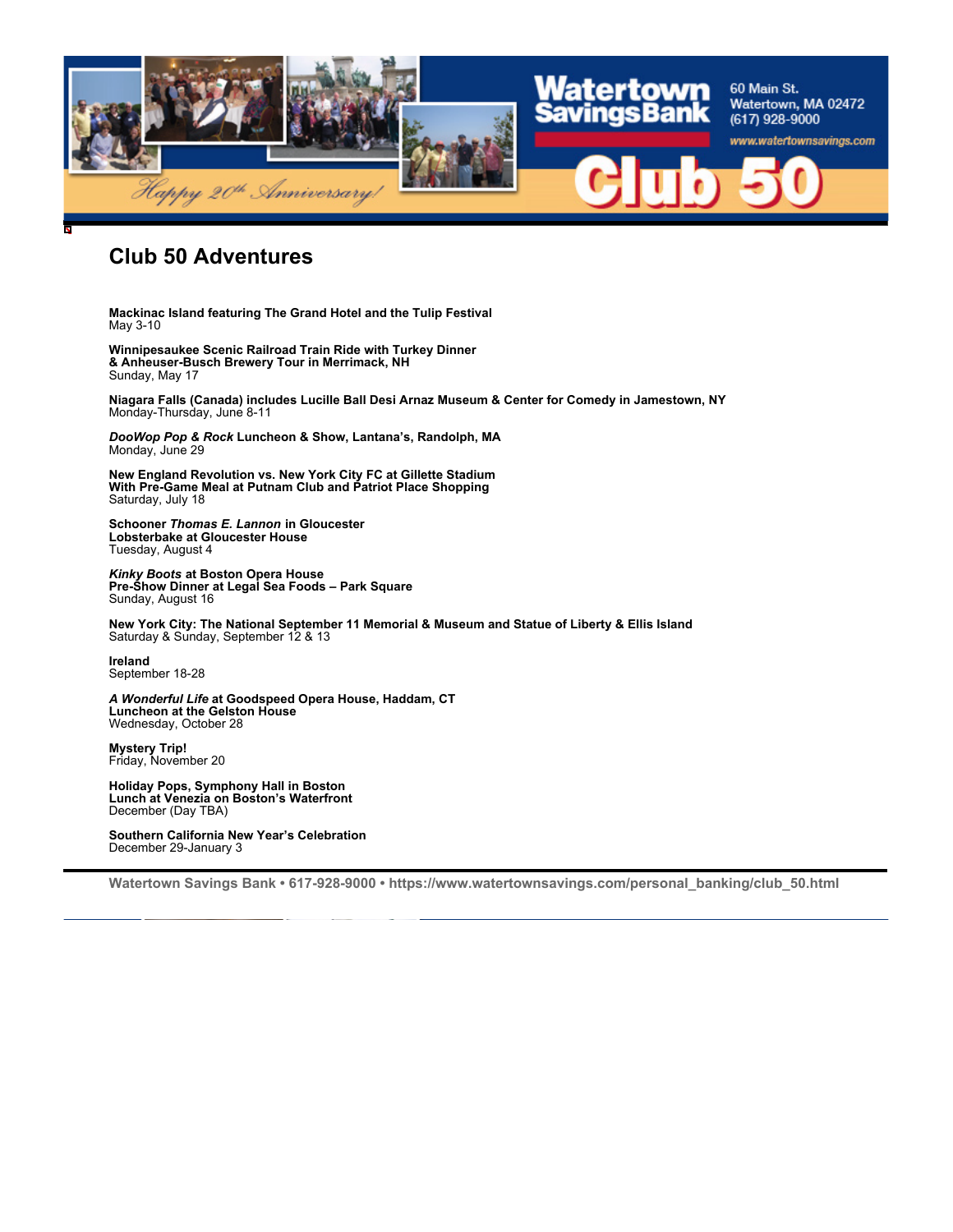

### **Save the Date**

### **DooWop Pop & Rock**

**Date: Monday, June 29**

#### First day of Signup: Monday, June 1

**Price: \$84 Member; \$94 Guest Walkability: very easy:** ability to walk with no or minimal incline.

There's nothing better than live music in the summertime – and Club 50 is ready to boogie!

Enjoy the music of the 50s, 60s, and 70s performed by the Latshaw Pops Orchestra, who will transport you back to an unforgettable era when vocal harmonies were king, rhythms began to rock, and music spoke to our generation.

The show at Lantana's in Randolph, MA, also includes a complete luncheon. Our deluxe Yankee Line motorcoach transportation will leave from the American Legion Post 440, 295 California Street, Newton, at 10:30 a.m., and we will return at approximately 4 p.m. All taxes and gratuities are included.

#### **Cancellation Policy:**

Refund if, and only if, we can find someone to take your place on the trip.

**Please note:** Motorcoach seating is assigned according to the date & time we receive your reservation (excluding accommodations for special needs), starting 8:30 a.m. on the established first date of sign up. Non-members traveling with us must do so as the guest of a current club member. Individuals who require special attention must bring someone to assist them.

A Yankee Line, Inc. acts only as an agent for the various independent suppliers that provide hotel accommodations, transportation, sightseeing, activities, or other services connected with this tour. Such services are subject to the terms and conditions of those suppliers. A Yankee Line, Inc. and their respective employees, agents, representatives, and assigns accept no liability whatsoever for any injury, damages or expenses of any kind due to sickness, weather, strikes, hostilities, wars, terrorist acts, acts of nature, local laws or other such causes. A Yankee Line, Inc. is not responsible for any baggage or personal effects of any individuals participating in the tours/trips arranged by A Yankee Line, Inc.

#### **The reservation form is available on the left column of this page – see Forms.**

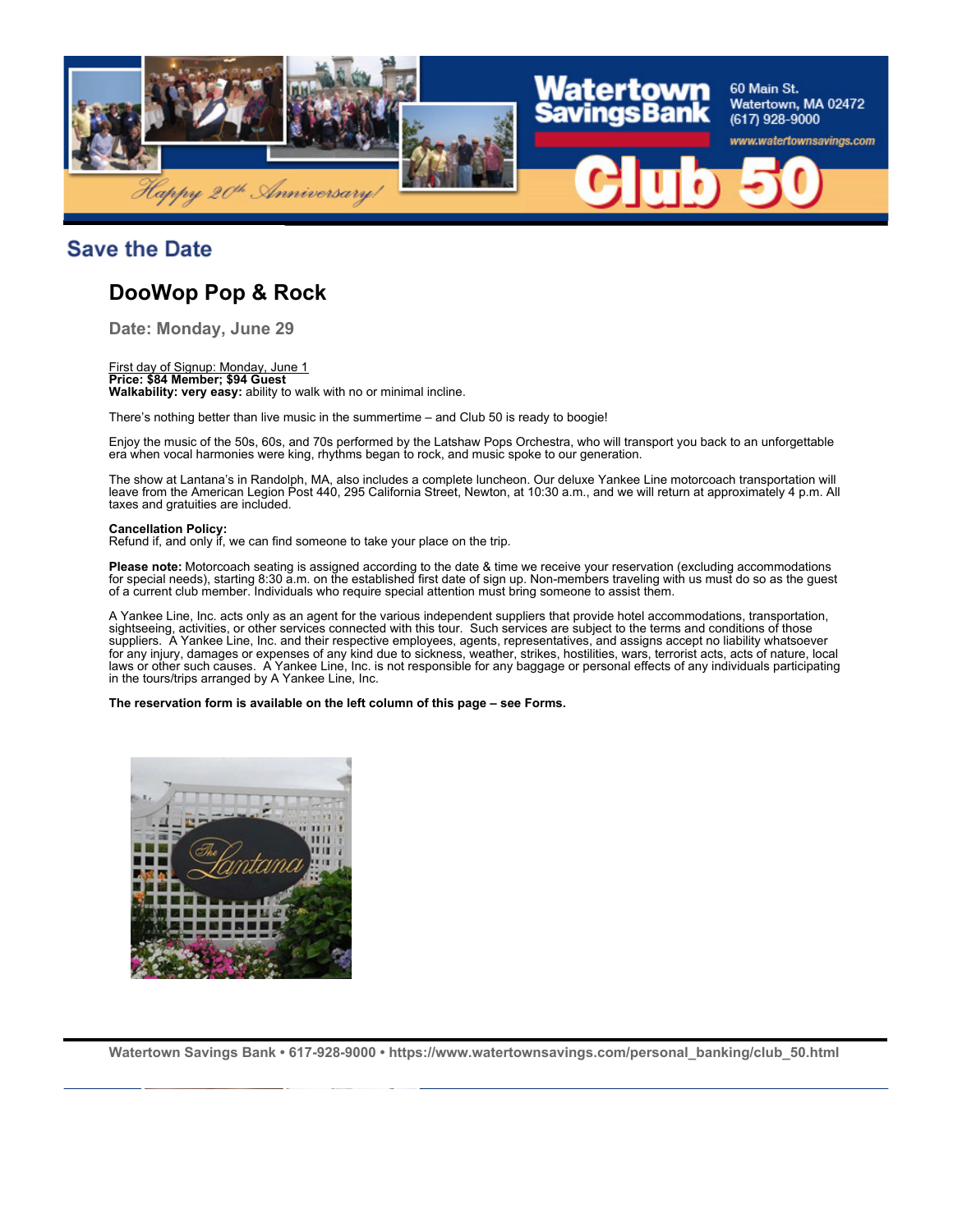

### **Featured Photo**

# **Car, Candles, & Coeds in the Connecticut River Valley**

**Maryann Ridenti and Robert Duquette** take a shopping break to take the wheel in the car-themed section of the *expansive* Yankee Candle Village during the Club 50 day trip to **Historic Deerfield** in April. We were treated to a gorgeous sunny day that also featured a delicious luncheon at Champney's Restaurant & Tavern at the Deerfield Inn, followed by a very informative narrated tour of Old Deerfield's picturesque tree-lined street of beautifully restored colonial-era homes – and we had a few chuckles seeing<br>several Deerfield Academy students sporting their "spring uniform" of suit jackets, ties, anʤ*horts!* 

Want to see more Club 50 photos? Just click on WSB Photo Album in red on the left or find us on Facebook at Watertown Savings Bank-Massachusetts!